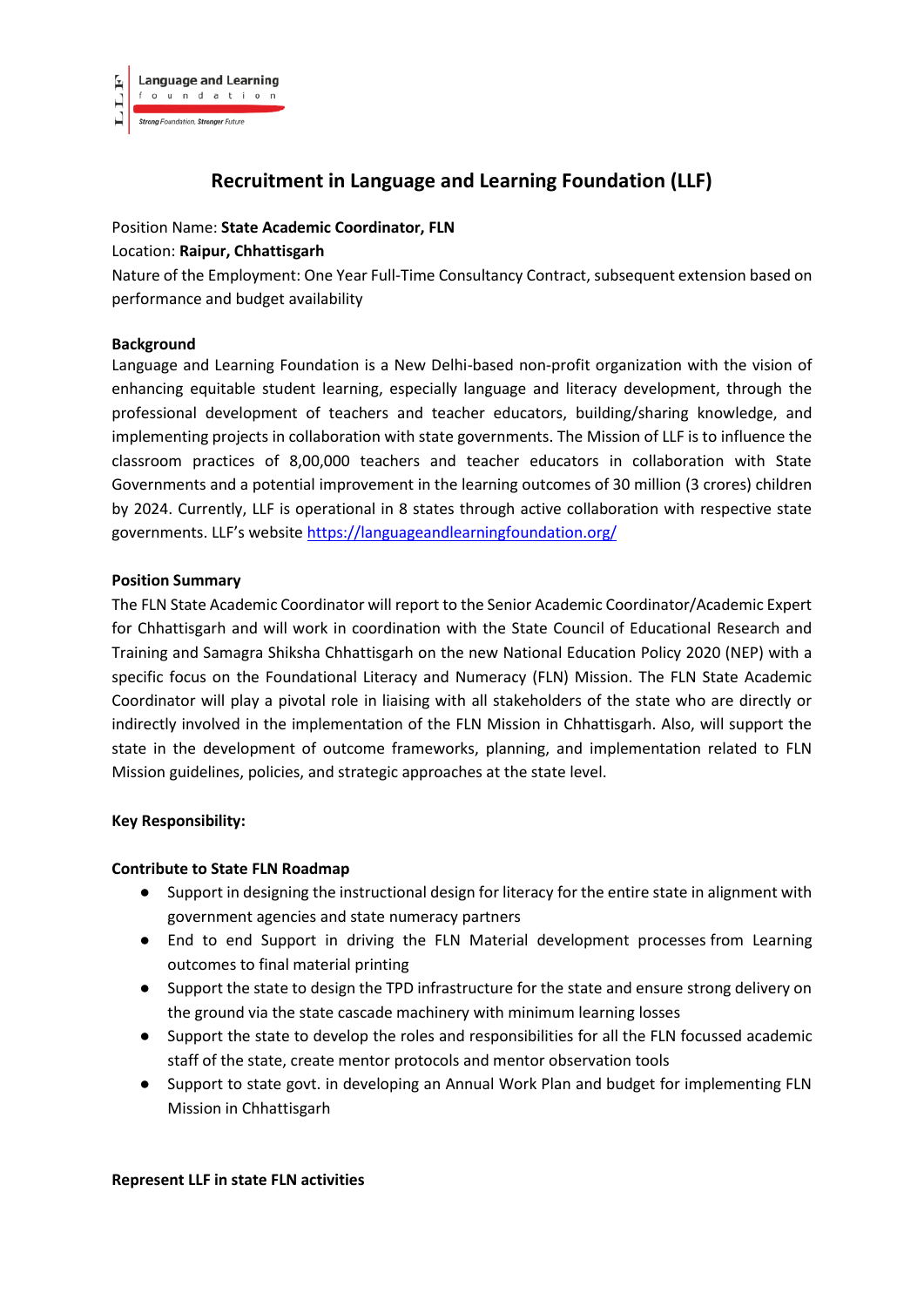**HTTT** 

- Provide support in articulating LLF's strategic approach for various aspects of NEP 2020 and FLN mission guidelines
- Be part of state-level FLN committees and provide support in developing documents as required in the committee
- Represent LLF in meetings and workshops on being invited by the Government and other organizations
- Prepare reports and presentations on LLF's overall initiatives to contribute to state govt. in the national agenda of the FLN Mission

## **Continuous improvement**

- Develop project management plan and track activities to ensure timely accomplishment of activities at the state level
- Support documentation for FLN programs including monitoring data, developing case studies, best practices, success stories, and collating evidence about outcomes to share with governments.
- Adopt the best practices from across the states to create a teacher competency framework for the state CG
- Visit districts of Chhattisgarh to understand the challenges in the implementation of statelevel priorities.

## **Qualifications, Skills, and Abilities:**

- Master's degree or equivalent in the relevant field of education/language
- 5-8 years of working experience with 2 to 4 years of experience in the primary education/social sector
- Experience in working with the govt on various academic-related activities will be a plus.
- Excellent presentation, communication, and writing skills in Hindi & English
- Ability to set priorities, create workplans with timelines and monitor them on a regular basis
- Ability to work independently and proactively, without or with little supervision
- Strong in MS Office (Excel, Word, PowerPoint, etc.) and computer skills
- An analytical mindset with problem-solving skills
- Prior work experience in the education/development/fellowships sector is strongly preferred

## **Desired Qualities:**

- Strong understanding of Foundational Literacy and Numeracy Mission and NEP 2020
- Good understanding of policies regarding early grade literacy & language development and numeracy.
- Entrepreneurial spirit and 'can-do' attitude and openness to feedback.
- The operating style is suited to working in a small-organization setting, where teamwork and resourcefulness are highly valued
- Ability to manage multiple tasks at a time
- Demonstrate a good level of emotional stability, intelligence, and social and self-awareness.